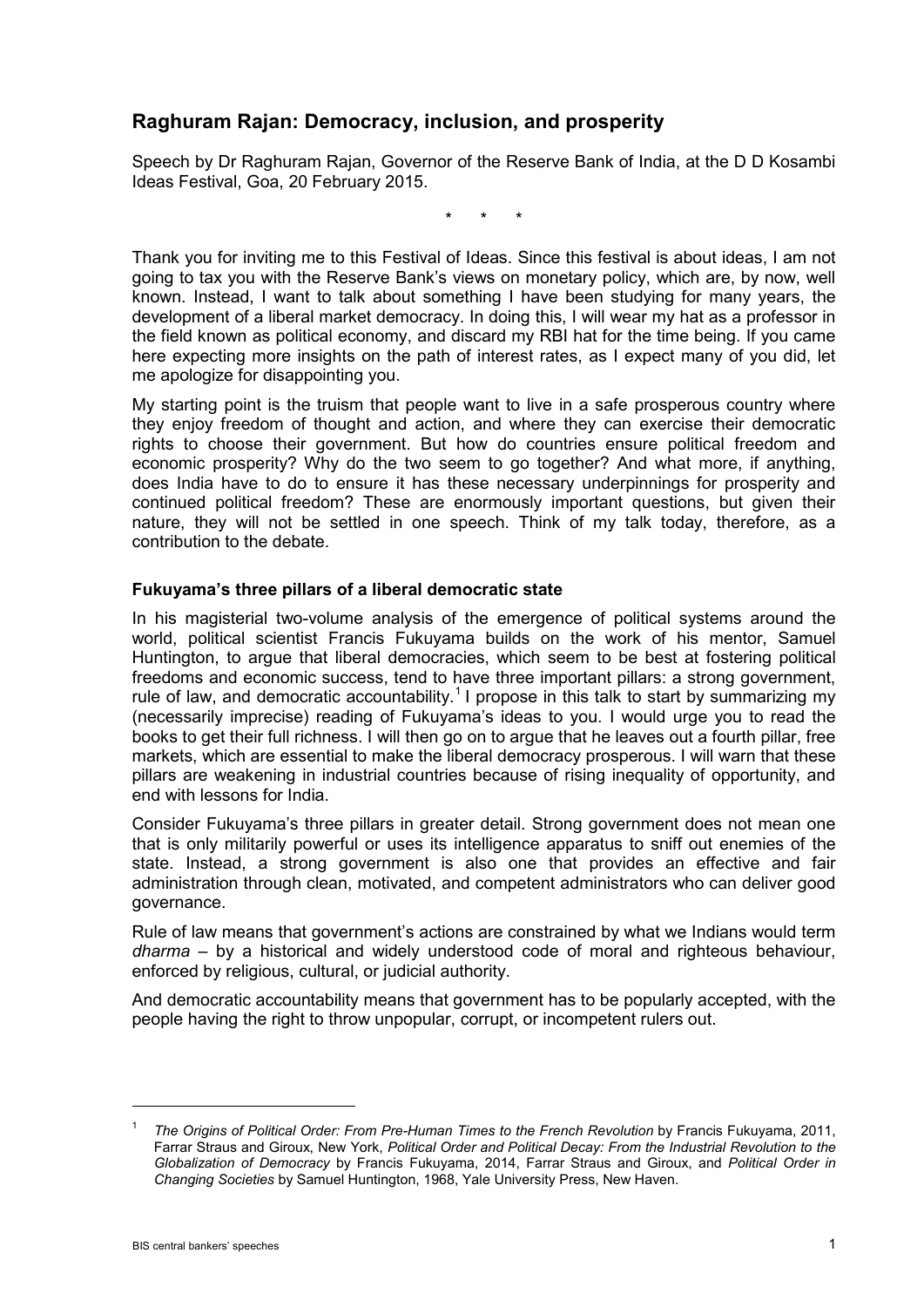Fukuyama makes a more insightful point than simply that all three traditional aspects of the state – executive, judiciary, and legislature – are needed to balance one another. In sharp contrast to the radical libertarian view that the best government is the minimal "night watchman", which primarily protects life and property rights while enforcing contracts, or the radical Marxist view that the need for the government disappears as class conflict ends, Fukuyama, as did Huntington, emphasizes the importance of a strong government in even a developed country.

No matter how thuggish or arbitrary the government in a tin-pot dictatorship, these are weak governments, not strong ones. Their military or police can terrorize the unarmed citizenry but cannot provide decent law and order or stand up to a determined armed opposition. Their administration cannot provide sensible economic policy, good schools or clean drinking water. Strong governments need to be peopled by those who can provide needed public goods – it requires expertise, motivation, and integrity. Realizing the importance of strong government, developing countries constantly request multilateral institutions for help in enhancing their governance capacity.

Strong governments may not, however, move in the right direction. Hitler provided Germany with extremely effective administration – the trains ran on time, as did the trains during our own Emergency in 1975–77. His was a strong government, but Hitler took Germany efficiently and determinedly on a path to ruin, overriding the rule of law and dispensing with elections. It is not sufficient that the trains run on time, they have to go in the right direction at the desired time. The physical rail network guiding the trains could be thought of as analogous to rule of law, while the process by which consensus is built around the train schedule could be thought of as democratic accountability.

But why do we need both rule of law and democratic accountability to keep strong government on the right path? Would democratic accountability not be enough to constrain a dictatorial government? Perhaps not! Hitler was elected to power, and until Germany started suffering shortages and reversals in World War II, enjoyed the support of the majority of the people. The rule of law is needed to prevent the tyranny of the majority that can arise in a democracy, as well as to ensure that basic "rules of the game" are preserved over time so that the environment is predictable, no matter which government comes to power. By ensuring that all citizens have inalienable rights and protections, the rule of law constrains the majority's behaviour towards the minorities. And by maintaining a predictable economic environment against populist democratic instincts, the rule of law ensures that businesses can invest securely today for the future.

What about asking the question the other way? Would rule of law not be enough? Probably not, especially in a vibrant developing society! Rule of law provides a basic slow-changing code of conduct that cannot be violated by either government or the citizenry. But that, by itself, may not be sufficient to accommodate the aspirations of new emerging groups or the consequences of new technologies or ideas. Democratic accountability ensures the government responds to the wishes of the mass of the citizenry, allowing emerging groups to gain influence through political negotiation and competition with others. Even if groups cannot see their programs translated into policy, democracy allows them to blow off steam non-violently. So both rule of law and democratic accountability check and balance strong government in complementary ways.

### **Where do these three pillars come from?**

Much of Fukuyama's work is focused on tracing the development of each pillar in different societies. He suggests that what the nature of states we see today is largely explained by history. For instance, China had long periods of chaos, most recently before the Communists came to power; groups engaged in total war against one another. Such unbridled military competition meant groups had to organize themselves as hierarchical military units, with rulers having unlimited powers. When eventually a group was victorious over the others, it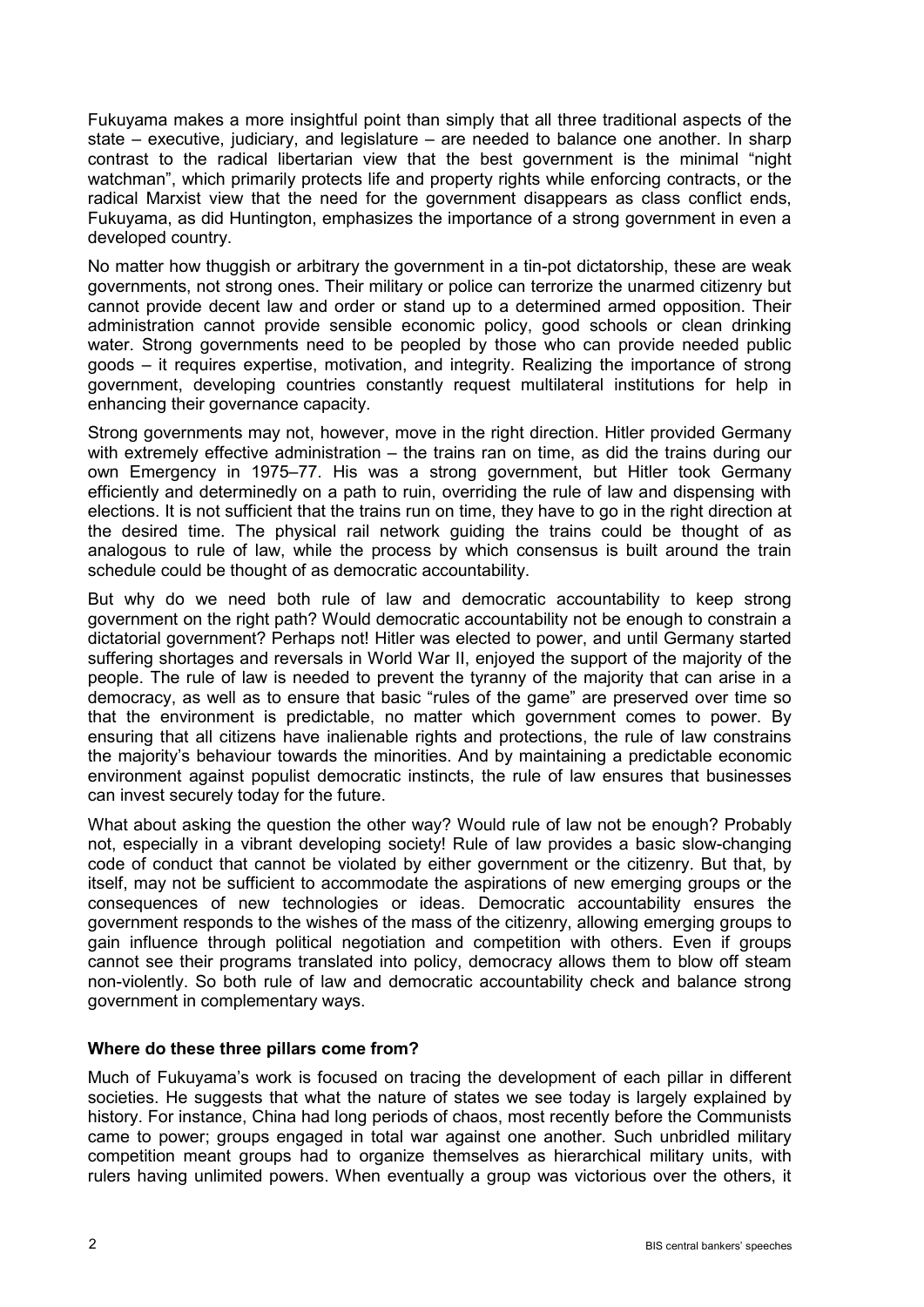was natural for it to impose centralized autocratic rule to ensure that chaos did not remerge. To rule over the large geographic area of the country, China needed a well-developed elite bureaucracy – hence the mandarins, chosen by exam based on their learning. So China had strong unconstrained effective government whenever it was united, and Fukuyama argues, unlike Western Europe or India, did not have strong alternative sources of power founded in religion or culture to impose rule of law.

In Western Europe, by contrast, the Christian church imposed constraints on what the ruler could do. So military competition, coupled with constraints on the ruler imposed by canon law, led to the emergence of both strong government and rule of law.

In India, he argues, the caste system led to division of labour, which ensured that entire populations could never be devoted totally to the war effort. So through much of history, war was never as harsh, or military competition between states as fierce, as in China. As a result, the historical pressure for Indian states to develop strong governments that intruded into every facet of society was muted. At the same time, however, the codes of just behaviour for rulers emanating from ancient Indian scriptures served to constrain any arbitrary exercise of power by Indian rulers. India, therefore, had weaker government, constrained further by rule of law. And, according to Fukuyama, these differing histories explain why government in China today is seen as effective but unrestrained, while government capacity in India is seen as weak, but Indian governments are rarely autocratic.

Any of these grand generalizations can, and should, be debated. Fukuyama does not claim history is destiny, but does suggest a very strong influence. Of course, the long influence of history and culture is less perceptible when it comes to democracy where some countries like India have taken to it like a duck to water. A vibrant accountable democracy does not only imply that people cast their vote freely every five years. It requires the full mix of a raucous investigative press, public debate uninhibited by political correctness, many political parties representing varied constituencies, and a variety of non-governmental organizations organizing and representing interests. It will continue to be a source of academic debate why a country like India has taken to democracy, while some of its neighbours with similar historical and cultural pasts have not.

I will not dwell on this. Instead, I turn to a different question that Fukuyama does not address. Clearly, strong governments are needed for countries to have the governance to prosper. Equally, free markets underpin prosperity. But why is it that every rich country is also a liberal democracy subject to rule of law?

I will make two points in what follows: First, free enterprise and the political freedom emanating from democratic accountability and rule of law can be mutually reinforcing so a free enterprise system should be thought of as the fourth pillar underpinning liberal market democracies. Second, the bedrock on which all four pillars stand is a broadly equitable distribution of economic capabilities among the citizenry. That bedrock is fissuring in industrial countries, while it has to be strengthened in emerging markets like India.

## **Free enterprise and political freedom**

Why are political freedoms in a country, of which representative democracy is a central component, and free enterprise mutually supportive?

There is, of course, one key similarity: Both a vibrant democracy and a vibrant free enterprise system seek to create a level playing field which enhances competition. In the democratic arena, the political entrepreneur competes with other politicians for the citizen's vote, based on his past record and future policy agenda. In the economic sphere, the promoter competes with other entrepreneurs for the consumer's rupee, based on the quality of the product he sells.

But there is also at least one key difference. Democracy treats individuals equally, with every adult getting one vote. The free enterprise system, by contrast, empowers consumers based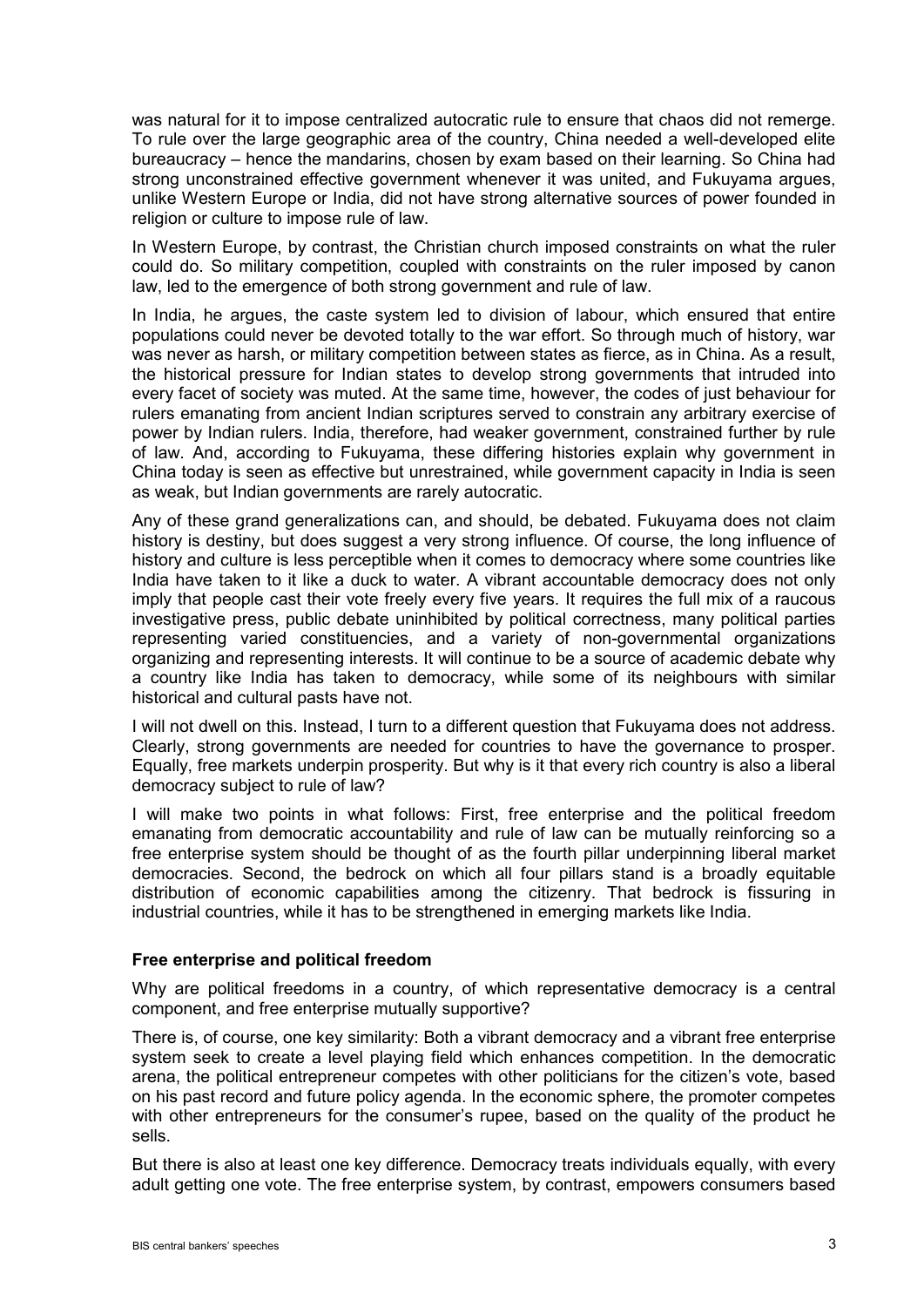on how much income they get and property they own. What then prevents the median voter in a democracy from voting to dispossess the rich and successful? And why do the latter not erode the political rights of the ordinary voter. This fundamental tension between democracy and free enterprise appeared to be accentuated in the recent U.S. Presidential elections as President Barack Obama appealed to middle-class anger about its stagnant economic prospects, while former Massachusetts governor Mitt Romney appealed to business people, disgruntled about higher taxes and expanding healthcare subsidies.

One reason that the median voter rationally agrees to protect the property of the rich and to tax them moderately may be that she sees the rich as more efficient managers of that property, and therefore as creators of jobs and prosperity that everyone will benefit from. So, to the extent that the rich are self-made, and have come out winners in a competitive, fair, and transparent market, society may be better off allowing them to own and manage their wealth, settling in return for a reasonable share of their produce as taxes. The more, however, that the rich are seen as idle or crooked – as having simply inherited or, worse, gained their wealth nefariously – the more the median voter should be willing to vote for tough regulations and punitive taxes on them.

In some emerging markets today, for example, property rights of the rich do not enjoy widespread popular support because so many of a country's fabulously wealthy oligarchs are seen as having acquired their wealth through dubious means. They grew rich because they managed the system, not because they managed their businesses well. When the government goes after rich tycoons, few voices are raised in protest. And, as the rich kowtow to the authorities to protect their wealth, a strong check on official arbitrariness disappears. Government is free to become more autocratic.

Consider, in contrast, a competitive free-enterprise system with a level playing field for all. Such a system generally tends to permit the most efficient to acquire wealth. The fairness of the competition improves perceptions of legitimacy. Moreover, under conditions of fair competition, the process of creative destruction tends to pull down badly managed inherited wealth, replacing it with new and dynamic wealth. Great inequality, built up over generations, does not become a source of great popular resentment.

On the contrary, everyone can dream that they, too, will become a Bill Gates or a Nandan Nilekani. When such universal aspirations seem plausible, the system gains added democratic support. The rich, confidant of popular legitimacy, can then use the independence that accompanies wealth to limit arbitrary government, support rule of law, and protect democratic rights. Free enterprise and democracy sustain each other.

There are, therefore, deeper reasons for why democratic systems support property rights and free enterprise than the cynical argument that votes and legislators can be bought, and the capitalists have the money. The cynics can only be right for a while. Without popular support, wealth is protected only by increasingly coercive measures. Ultimately, such a system loses any vestige of either democracy or free enterprise.

## **The bedrock: equitable distribution of economic capabilities**

There is, however, a growing concern across the industrial world. The free enterprise system works well when participants enter the competitive arena with fundamentally equal chances of success. Given the subsequent level playing field, the winner's road to riches depends on greater effort, innovation, and occasionally luck. But success is not pre-determined because no class of participants has had a fundamentally different and superior preparation for the competition. If, however, some group's economic capabilities are sufficiently differentiated by preparation, the level playing field is no longer sufficient to equalize a priori chances of success. Instead, the free enterprise system will be seen as disproportionately favouring the better prepared. Democracy is unlikely to support it, nor are the rich and successful as likely to support democracy.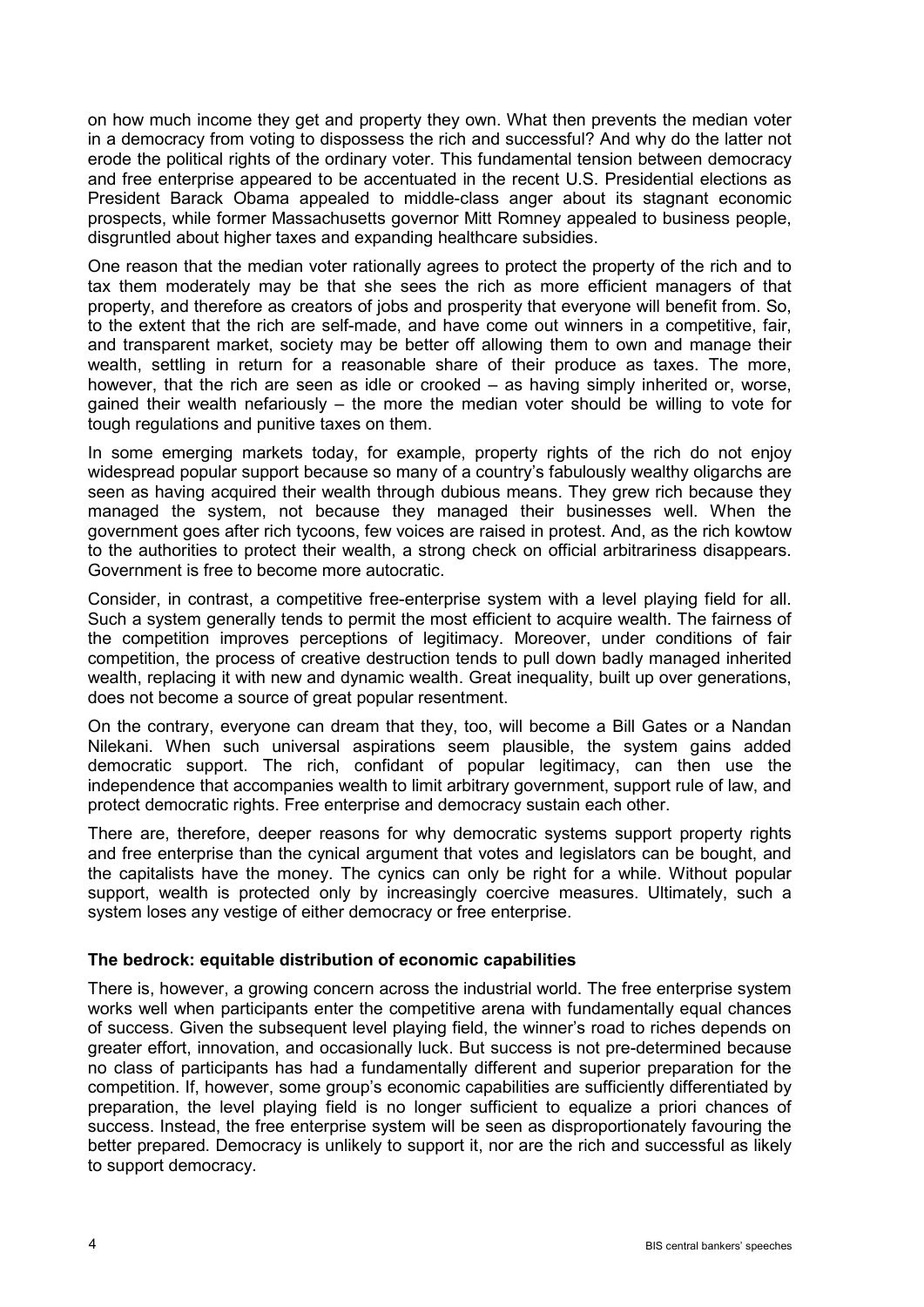Such a scenario is no longer unthinkable in a number of Western democracies. Prosperity seems increasingly unreachable for many, because a good education, which seems to be today's passport to riches, is unaffordable for many in the middle class. Quality higher educational institutions are dominated by the children of the rich, not because they have unfairly bought their way in, but because they simply have been taught and supported better by expensive schools and private tutors. Because middle class parents do not have the ability to give their children similar capabilities, they do not see the system as fair. Support for the free enterprise system is eroding, as witnessed by the popularity of books like Thomas Pikkety's *Capital in the 21st Century* while the influence of illiberal parties on both the Left and Right who promise to suppress competition, finance, and trade is increasing. The mutual support between free enterprise and democracy is giving way to antagonism.

Moreover, as class differences create differentiated capabilities among the public, governments can either continue choosing the most capable applicants for positions but risk becoming unrepresentative of the classes, or they can choose representativeness over ability, and risk eroding effectiveness. Neither biased nor ineffective government can administer well. So government capacity may also be threatened.

Thus, as the bedrock of equitable distribution of capabilities has started developing cracks in industrial countries, all four pillars supporting the liberal free market democracy have also started swaying. This is, to my mind, an enormously important concern that will occupy states across the world in the years to come.

## **Lessons for India**

Let me conclude with lessons for India. India inherited a kind of democracy during British rule and has made it thoroughly and vibrantly her own. Of the three pillars that Fukuyama emphasizes, the strongest in India is therefore democratic accountability. India also adheres broadly to the rule of law. Where arguably we may have a long way to go, as Fukuyama has emphasized, is in the capacity of the government (and by this I mean regulators like the RBI also) to deliver governance and public services.

This is not to say that we do not have areas of excellence strewn throughout central and state governments – whether it is the building of the New Delhi Metro, the reach of the public distribution system in Tamil Nadu, or the speed of the roll-out of the Pradhan Mantri Jan Dhan Yojana – but that such capabilities have to permeate every tehsil in every state. Moreover, in many areas of government and regulation, as the economy develops, we need more specialists, with the domain knowledge and experience. For instance, well-trained economists are at a premium throughout the government, and there are far too few Indian Economic Service officers to go around.

An important difference from the historical experience of other countries is that elsewhere typically strong government has emerged there first, and it is then restrained by rule of law and democratic accountability. In India, we have the opposite situation today, with strong institutions like the judiciary, opposition parties, the free press, and NGOs, whose aim is to check government excess. However, necessary government function is sometimes hard to distinguish from excess. We will have to strengthen government (and regulatory) capability resisting the temptation to implant layers and layers of checks and balances even before capacity has taken root. We must choose a happy medium between giving the administration unchecked power and creating complete paralysis, recognizing that our task is different from the one that confronted the West when it developed, or even the task faced by other Asian economies.

For instance, a business approval process that mandates numerous government surveys in remote areas should also consider our administrative capacity to do those surveys well and on time. If it does not provide for that capacity, it ensures there will be no movement forward. Similarly, if we create a multiple appellate process against government or regulatory action that is slow and undiscriminating, we contain government excess but also risk halting